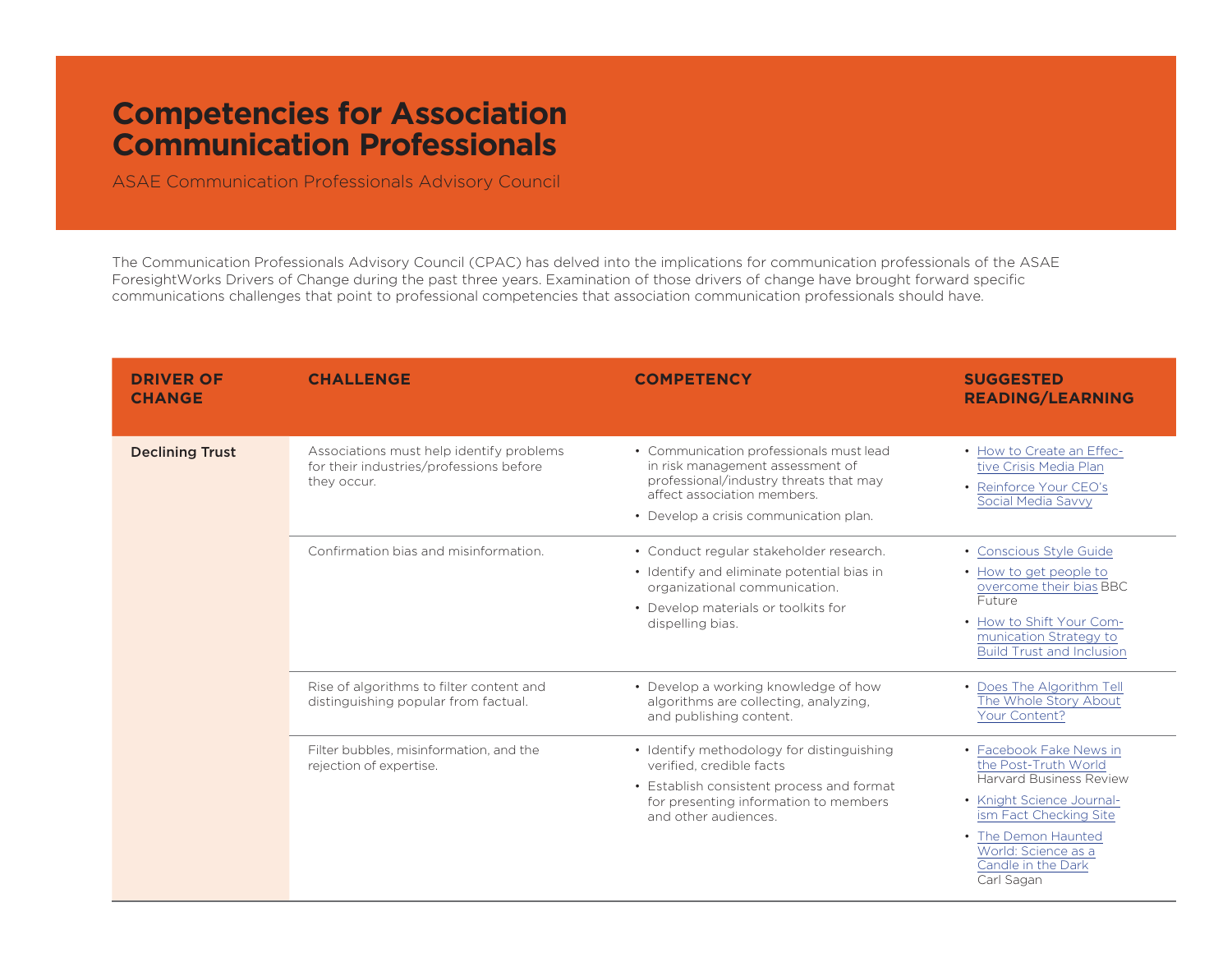| <b>Shifting Environ-</b><br>ment for Content | Address the expectation of personalization.                                                                                                | • Use behavioral data and other sources<br>to analyze best channels, topics and<br>platforms to use to deliver most relevant<br>content to each member and measure/<br>evaluate results.                    | • Don't Let Poor Personal-<br>ization Harm Your Email<br>Marketing Strategy                                                                                        |
|----------------------------------------------|--------------------------------------------------------------------------------------------------------------------------------------------|-------------------------------------------------------------------------------------------------------------------------------------------------------------------------------------------------------------|--------------------------------------------------------------------------------------------------------------------------------------------------------------------|
|                                              | Lack of collaboration and prioritization<br>across the organization will result in<br>attempting to communicate everything<br>to everyone. | • Participate in senior level strategic<br>planning to prioritize and focus<br>communication and activities.                                                                                                | • An Effective Content<br>Strategy Includes Every-<br>one                                                                                                          |
|                                              | Communications must be proactive.<br>and should participate in planning at<br>the executive level.                                         | • Communication professionals must<br>understand activities and goals of every<br>department activity, and serve as an<br>arbiter or translator to help the organiza-<br>tion meet overall strategic goals. | • Association Content<br>Strategies for a Changing<br>World<br>• Three Essentials for an<br><b>Effective Communica-</b><br>tions Team                              |
|                                              | Create emotional connections with target<br>audiences via video and other content.                                                         | • Use stakeholder and other research data<br>to ensure understanding of segmented<br>target audiences' wants and needs.                                                                                     |                                                                                                                                                                    |
|                                              |                                                                                                                                            | • Secure staff- and/or partner-provided<br>video production skills as part of overall<br>content strategy.                                                                                                  |                                                                                                                                                                    |
|                                              |                                                                                                                                            | • Participate in the content lifecycle<br>from start to finish.                                                                                                                                             |                                                                                                                                                                    |
|                                              |                                                                                                                                            | • Analyze results.                                                                                                                                                                                          |                                                                                                                                                                    |
| Next-Gen<br><b>Professionals</b>             | Understand the value-driven needs of next<br>generation members.                                                                           | • Use empathy to understand what is<br>important to key audiences such as<br>next-gen professionals and an<br>increasingly diverse set of stakeholders.                                                     | • Boost Next-Gen Diversity<br>with a Multicultural Com-<br>munications Strategy<br>• Engage Next-Gen<br>Professionals to Spread<br>the Word About Your<br>Industry |
|                                              |                                                                                                                                            | • Leverage relevant communications<br>channels and spokespersons.                                                                                                                                           |                                                                                                                                                                    |
|                                              |                                                                                                                                            | • Identify emerging leaders and ensure<br>understanding of organizational culture<br>and expectations so they can participate<br>and progress in career.                                                    |                                                                                                                                                                    |
|                                              | Values-based divisions.                                                                                                                    | • Promote diversity and inclusion.                                                                                                                                                                          |                                                                                                                                                                    |
|                                              | Digital skills often have a short shelf life.                                                                                              | • Define new skills as a competitive<br>advantage.                                                                                                                                                          |                                                                                                                                                                    |
|                                              |                                                                                                                                            | • Develop training for multiple learning<br>modules.                                                                                                                                                        |                                                                                                                                                                    |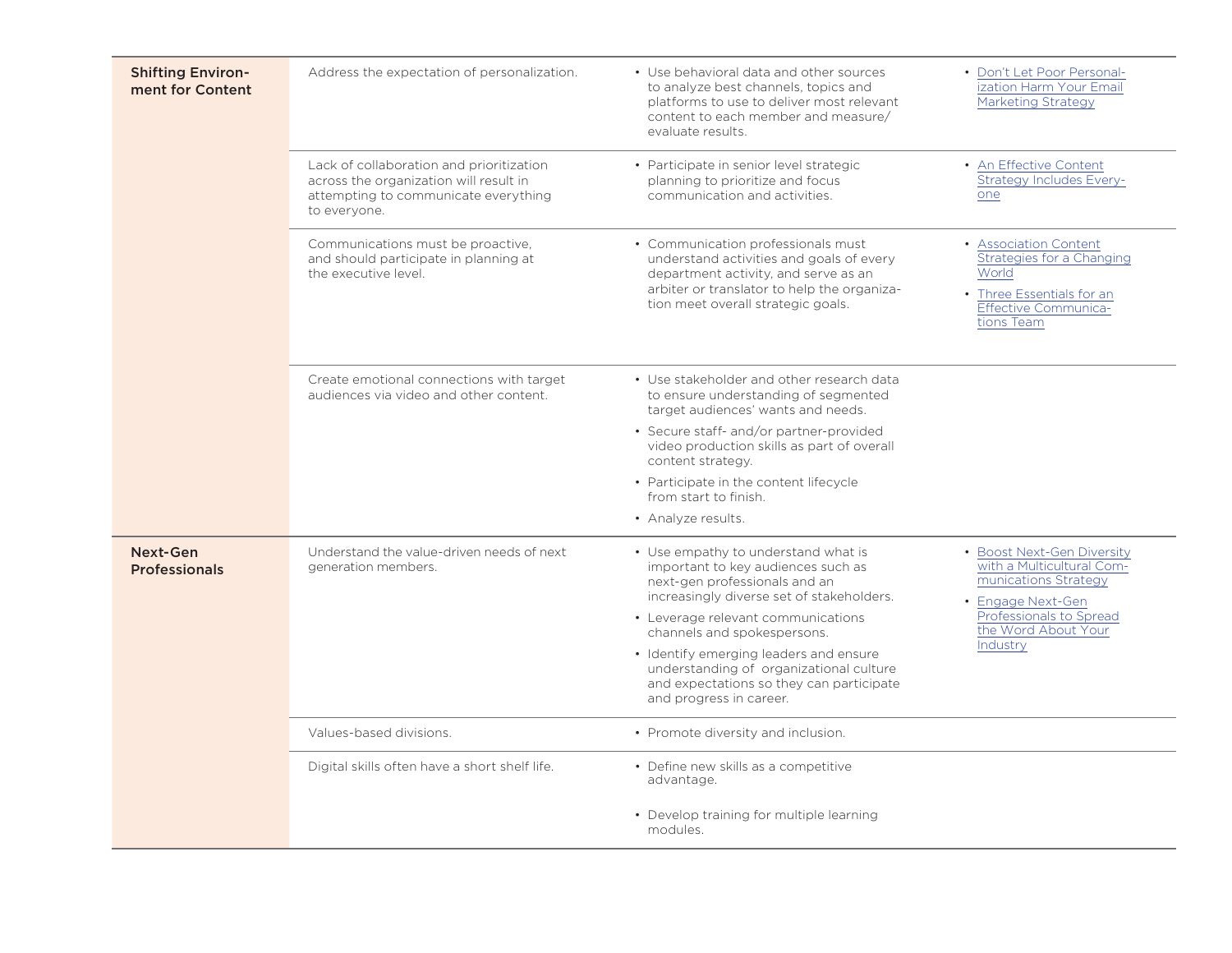| Nichification                             | Specific skill set needed to understand and<br>deliver on each platform.                                              | • Evaluate which existing and emerging<br>platforms will be valuable.                                                                                                                                                                                                                                                                                                                                                                                                                                                 |                                                                                                                                                                                                                                                                                                  |
|-------------------------------------------|-----------------------------------------------------------------------------------------------------------------------|-----------------------------------------------------------------------------------------------------------------------------------------------------------------------------------------------------------------------------------------------------------------------------------------------------------------------------------------------------------------------------------------------------------------------------------------------------------------------------------------------------------------------|--------------------------------------------------------------------------------------------------------------------------------------------------------------------------------------------------------------------------------------------------------------------------------------------------|
|                                           |                                                                                                                       | • Deliver messages and tell stories across<br>different media that connect with priority<br>audience segments.                                                                                                                                                                                                                                                                                                                                                                                                        |                                                                                                                                                                                                                                                                                                  |
| <b>Diversity, Equity</b><br>and Inclusion | Target diverse constituents as audiences.<br>Provide communication expertise to C<br>Suite, staff teams, and members. | • Create opportunities for belonging.<br>not just being included.<br>• Leverage diverse, relevant<br>spokespersons.<br>• "Know what you don't know."<br>• Foster conversations.<br>• Continually educate c-suite about<br>emerging platforms, best practices,<br>and needed skill sets.<br>• Demonstrate impact through<br>understandable metrics.<br>• Relate the organization's profile and<br>challenges to market-wide trends<br>and technology.<br>• Visibly represent the organization's<br>values and mission. | • What Inclusive Leaders<br>Sound Like<br>Harvard Business Review<br>• Texts to Table, Podcast<br>and community<br>• How to Hold Your Com-<br>pany Accountable to Its<br>Promise of Racial Justice,<br><b>Harvard Business Review</b><br>• Words Matter: Ensuring<br>Inclusive<br>Communications |
| <b>General</b><br>Leadership              | Organizational silos prevent effective holis-<br>tic communications.                                                  | • Foster audience knowledge and empathy<br>across the organization.<br>• Ensure consistent, multidirectional<br>messaging (peer to peer, top down,<br>bottom up).<br>• Allocate time to understand challenges<br>other department heads face and lever-<br>age communication in support.                                                                                                                                                                                                                              | · Strategic Alignment:<br><b>How Communicators</b><br>Can Change the Face of<br>Leadership<br>IABC article and white<br>paper                                                                                                                                                                    |
|                                           | Internal audiences are important stake-<br>holders.                                                                   | • Develop messaging for staff as well as<br>external audiences.<br>• Promote and use emotional intelligence<br>to lead.                                                                                                                                                                                                                                                                                                                                                                                               |                                                                                                                                                                                                                                                                                                  |
|                                           | Secure executive-level buy-in of communi-<br>cations plans.                                                           | • Foster cross-departmental collaboration<br>and awareness so everyone can do their<br>job better and programs have greater<br>chance of success.<br>• Efficiently engage leadership in messag-<br>ing and communications strategy.<br>• Enact new business models and advise<br>on change management to support                                                                                                                                                                                                      |                                                                                                                                                                                                                                                                                                  |
|                                           |                                                                                                                       | strategic plan.                                                                                                                                                                                                                                                                                                                                                                                                                                                                                                       |                                                                                                                                                                                                                                                                                                  |